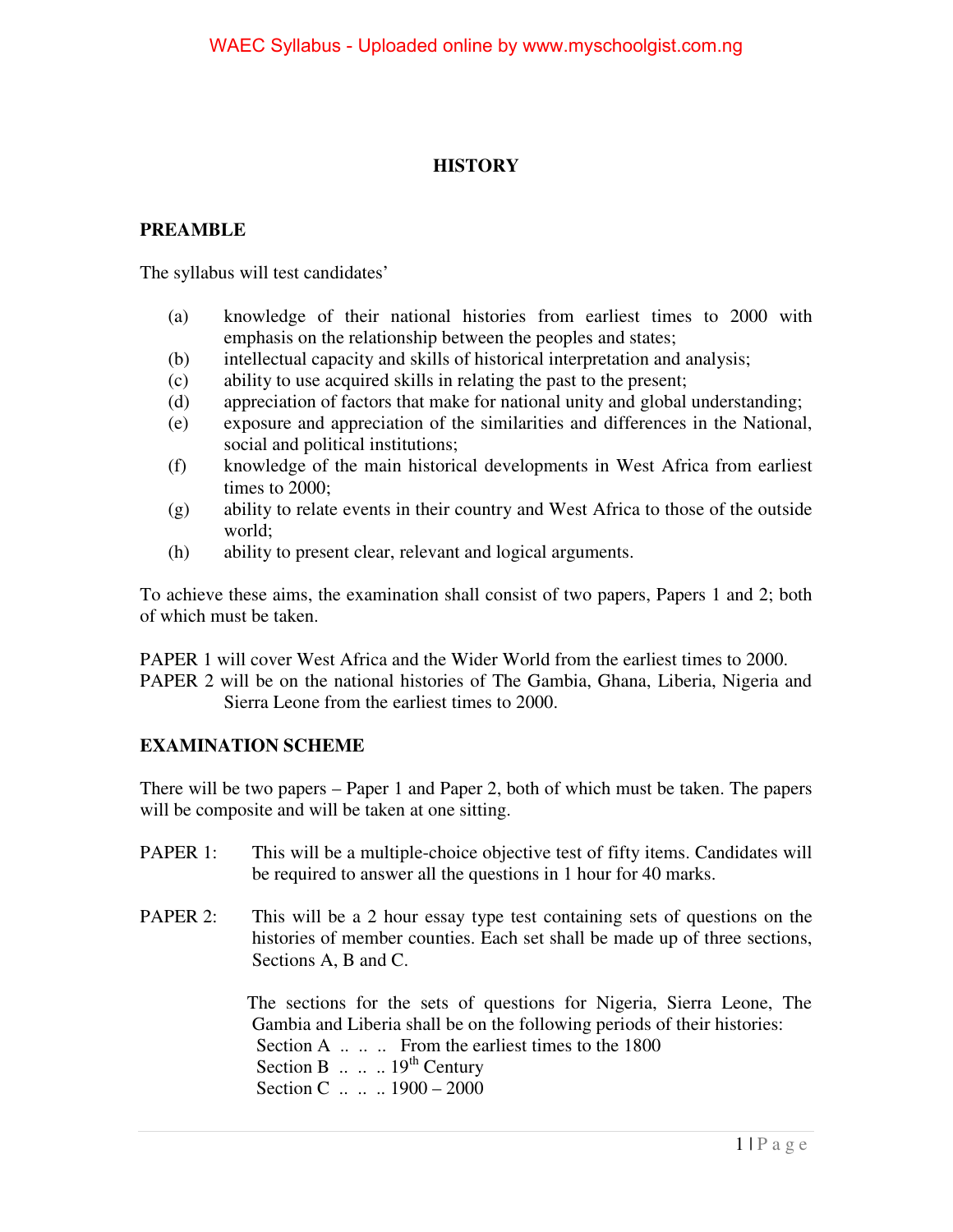Those for Ghana will be as follows: Section A ... .. Landmarks of African history: From the earliest times to AD 1800 Section B ... ... ..Ghana and the wider world: From earliest times to AD1900 Section C .. .. .. Ghana: AD 1900-1991

 Each section, for each country, shall have three questions. **Candidates will be required to answer questions on the countries in which they are taking the examination ie their home countries.** They will answer four questions in all, choosing at least one question from each section. The paper will carry 60 marks.

## **DETAILED SYLLABUS**

#### **PAPER 1: For all candidates**

## **WEST AFRICA AND THE WIDER WORLD FROM EARLIEST TIMES TO 2000**

#### **1. Historiography and Historical Skills**

What is History and why do we study History? Sources of History; Historical skills (ancient and modern approaches); Prospect of ICT in historical studies.

#### **2. Trans – Saharan Trade**

Origin, organization and the effects on the development of West African states.

#### **3. Islam in West Africa**

Introduction, spread and effects.

- **4. European Contact with West Africa**  Reasons for their coming, immediate effects and West African reaction
- **5. Trans-Atlantic slave trade**  Origin, organization, effects and suppression.

## **6. Christian Missionary Activities in West Africa**

The suppression of slave trade. Christian Missionary activities and their impact on West Africa.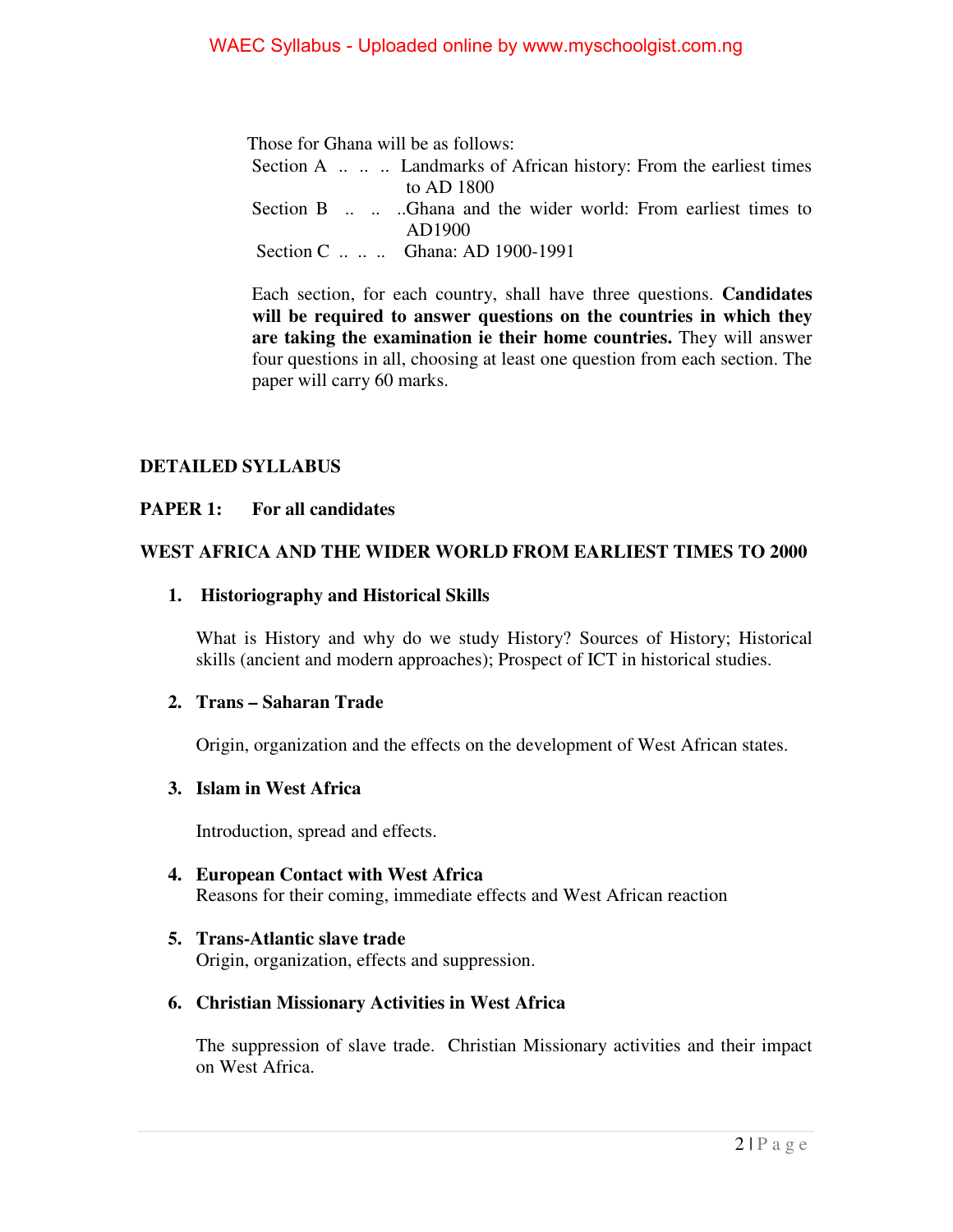## **7. The Scramble for and Partition of West Africa**

The Industrial Revolution, Scramble for colonies, Colonial subjugation, Occupation and West African reaction.

## 8. **Colonial Rule in West Africa**

Patterns of colonial rule, consolidation of European culture in Africa, colonial economy and the underdevelopment of Africa: colonial Africa and the two World Wars.

## 9. **Problems of independent West African States**

Nature of politics: neo-colonialism and economic underdevelopment, unequal development within states and instability, the Military in West African politics, boundary disputes and threat to West African Unity.

## 10. **West Africa and international organizations**

- (i) United Nations Organization (U.N.O.)/United Nations (U.N);
- (ii) Organization of African Unity (O.A.U)/African Union (A.U.);
- (iii) Economic Community of West African States (ECOWAS); Etc.

Membership, aims and objectives, achievements and failures.

## **PAPER 2**: **NATIONAL HISTORIES OF THE GAMBIA, GHANA, LIBERIA, NIGERIA AND SIERRA LEONE UP TO 2000**

## **THE GAMBIA (For candidates in The Gambia only)**

## **SECTION A: THE GAMBIA FROM EARLIEST TIMES TO 2000**

## 1. **Historiography and Historical Skills**

What is History and why do we study History; sources of History; Historical skills (ancient and modern approaches); Prospect of ICT in Historical Studies.

## 2. **Origin, political, social and economic organization of the following:**

- (i) The Wollof;
- (ii) Mandinka;
- (iii) Fula;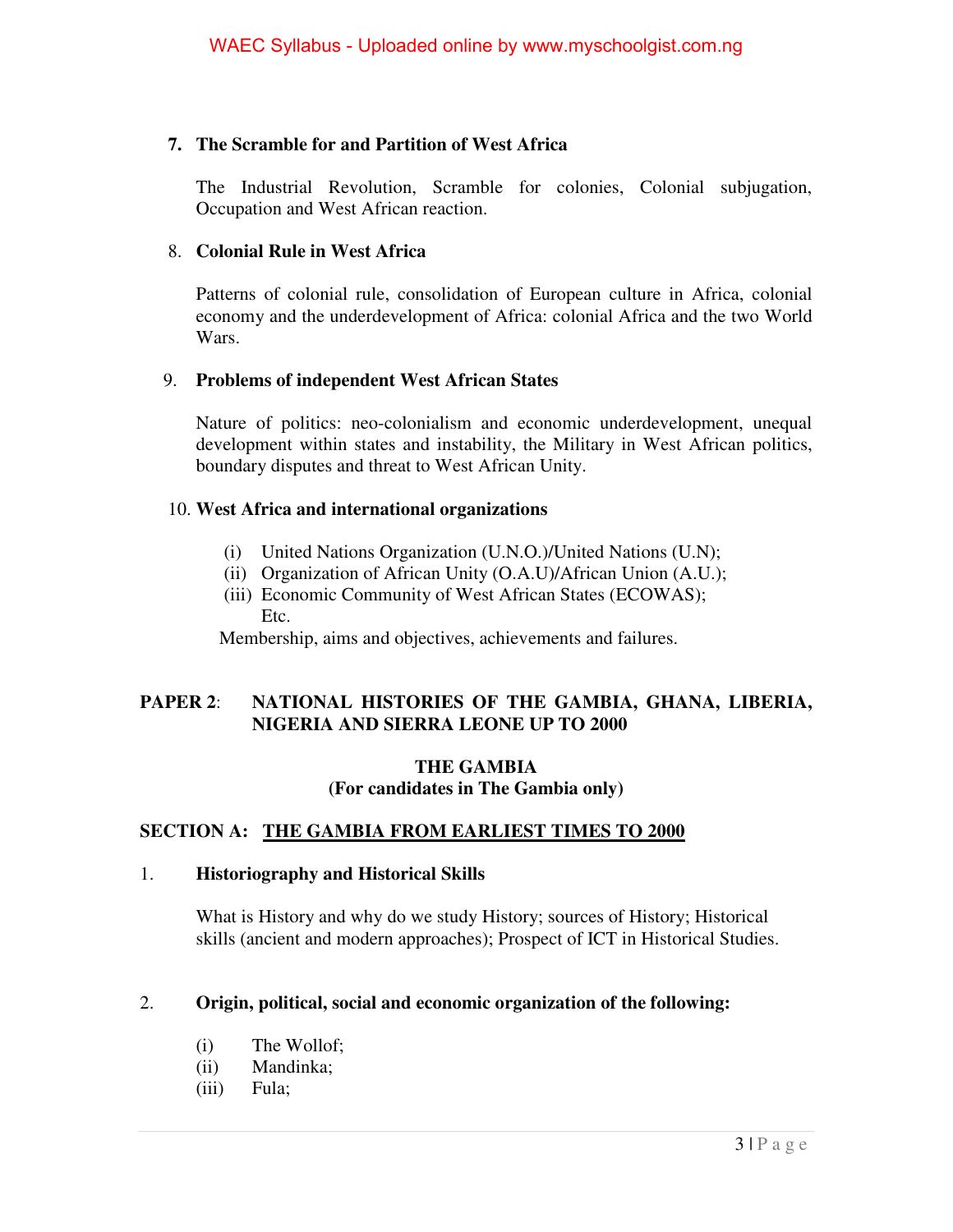(iv) Jola;

.

- (v) Krio(Aku);
- (vi) Serahuli;

#### 3. **Indigenous crafts and industries**;

 Pottery, salt making, iron working, soap making, leather works, weaving, carving, tie and dyeing, boat building – technology; social and economic importance.

#### 4. **Early European contact**

Trade, Christianity and impact.

## 5. **Introduction, spread and effects of Islam**.

6. **The Gambia and the trans-Atlantic slave trade**:

Origin, organization and effects

## **SECTION B: THE GAMBIA IN THE 19TH CENTURY**

7. **Suppression of the slave trade and its effects**

Campaigns against kings of Barra, Sabiji and Fuladu.

- 8. **The founding of Bathurst (Banjul)**
- 9. **Christian Missionary activities and their impact**
- 10. **The Soninke-Marabout wars, jihadist leaders**

Colonial government's reaction to religious disturbances, 1850 to 1880.

11. **Resistance to European Colonialism**

Foday Kombo Sillah, Foday Kabbah Dumbuya and Musa Molloh Baldeh

## **SECTION C**: **THE GAMBIA FROM 1900 TO 2000**

#### **12. British Colonial administration**

Indirect Rule and the role of traditional rulers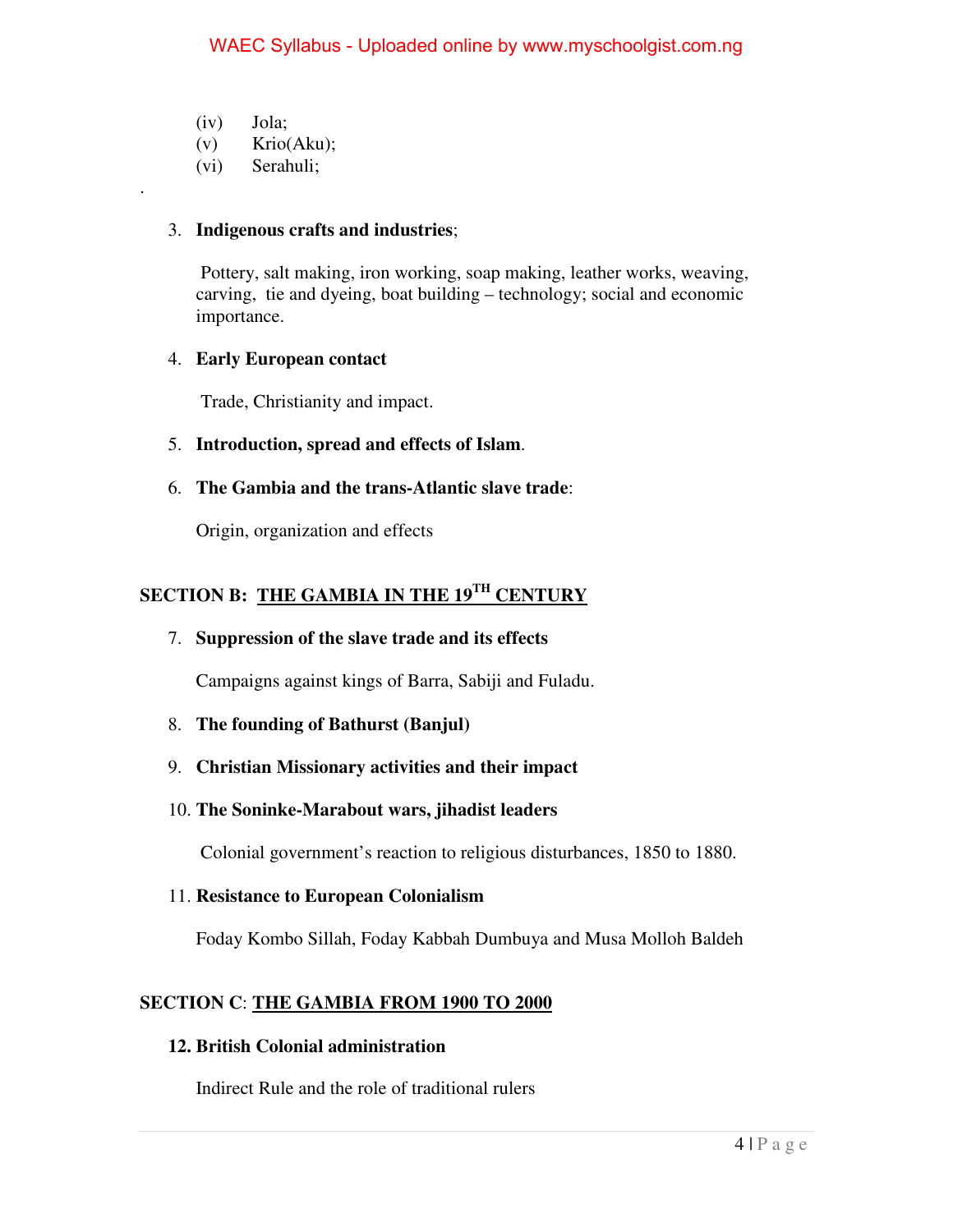## 13. **Economic and social developments in the colonial period**

- (i) agriculture; attempts at diversification,
- (ii) transportation and communication,
- (iii) education,

.

(iv) health services

## 14. **Development of local Government**

## 15. **The struggle for and regaining of independence**

- (i) Emergence and role of trade unions and political parties,
- (ii) Internal government,
- (iii) Independence negotiations,
- (iv) Senegambia relations before independence.

## 16. **Development after independence**

- (i) attempt at national government,
- (ii) the Republican Constitution,
- (iii) parliamentary government; multiparty politics, political realighnment
- (iv) social and economic developments,
- (v) Senegambia relations,
- (vi) 1981 attempted coup d'etat,
- (vii) 1994 coup d'etat AFPRC,
- (viii) The Second Republic 1996 to 2000

## 17. **The Gambia and the**

- (i) United Nations Organization (U.N.O.)/United Nations (U.N);
- (ii) Commonwealth of Nations/ The Commonwealth;
- (iii) Organization of African Unity (O.A.U)/African Union (A.U.);
- (iv) Economic Community of West African States (ECOWAS).

#### **GHANA (For candidates in Ghana only)**

## **SECTION A: LANDMARKS OF AFRICAN HISTORY (FROM EARLIEST TIMES TO 1800)**

## **1. Introduction to African History**

a) History as a subject of study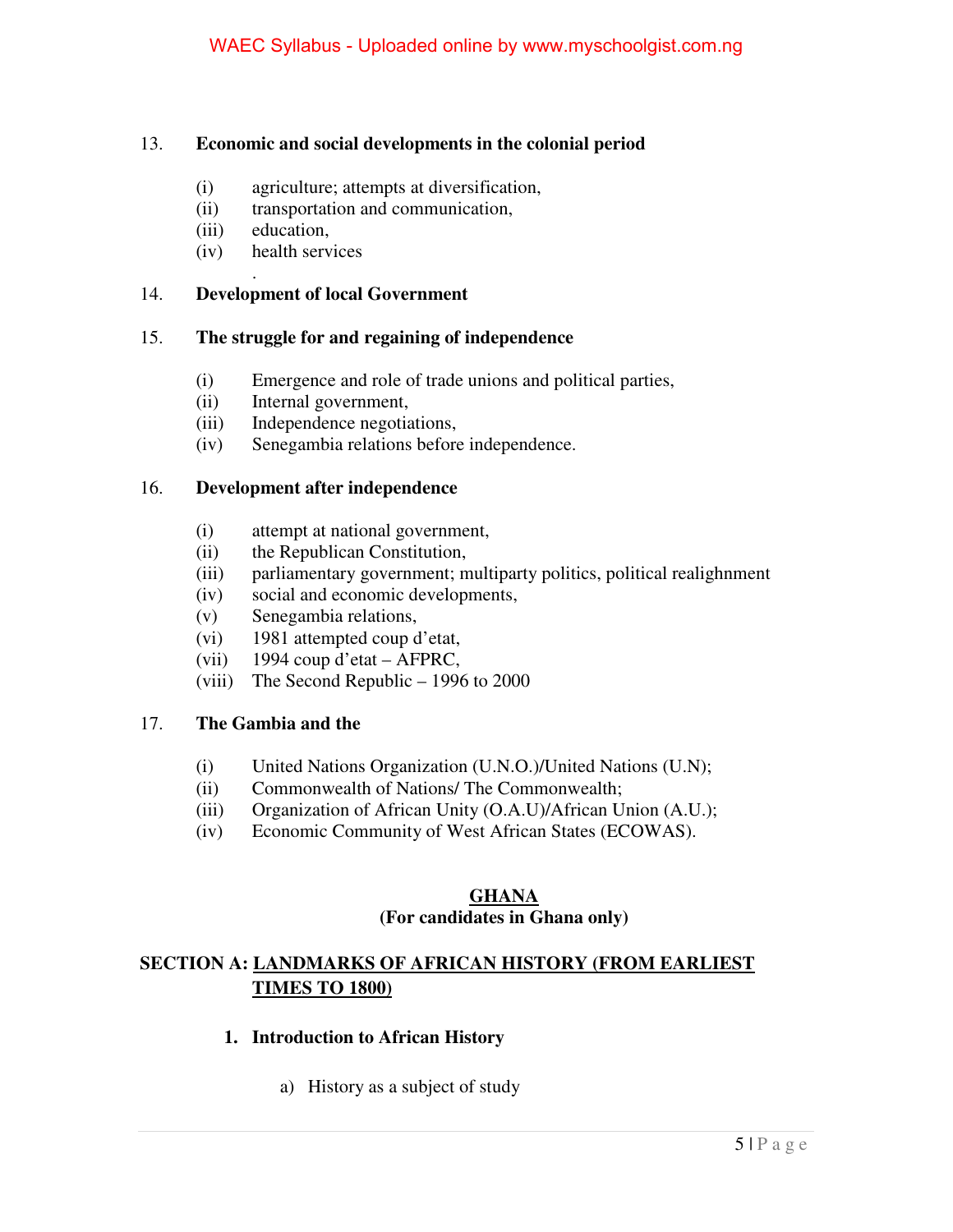- b) Sources of African History
- c) Methods of African History

## **2. African pre-history up to 500 B.C**

- a) Hunters and gatherers, etc.
- b) Beginning of village/community life.

## **3. Civilizations of North Africa from 3000B.C To A.D 1800**

- a) Pharaonic Egypt
	- i. emergence of Lower and Upper Kingdoms.
	- ii. development of:
		- Farming technology (irrigation),
		- Metal technology (ship building),
		- Engineering technology (pyramids).
	- iii. development of:

African arts and sciences, writing, mathematics, commerce, military organization, architecture etc.

- iv. Introduction of Christianity and Islam
- b) Northern Africa-Berber
	- (i) indigenous civilization.
	- (ii) economy, metal technology etc.,
	- (iii) external relations with the Phoenicians /Greeks, Carthaginians, Romans and Arabs.

## **4. Civilizations of the Horn, East and Central Africa**

- (a) Axum:
	- (i) Rise of Axum- factors responsible
	- (ii) Major achievements in Arts, Technology etc.
	- (iii) Introduction of Christianity and effects.
- (b) Emergence of Ancient Ethiopia (Abyssinia); rise of Solomonic line of Kings, conflicts – internal and external
- (c) Bantu Civilization
	- (i) Definition, origin and spread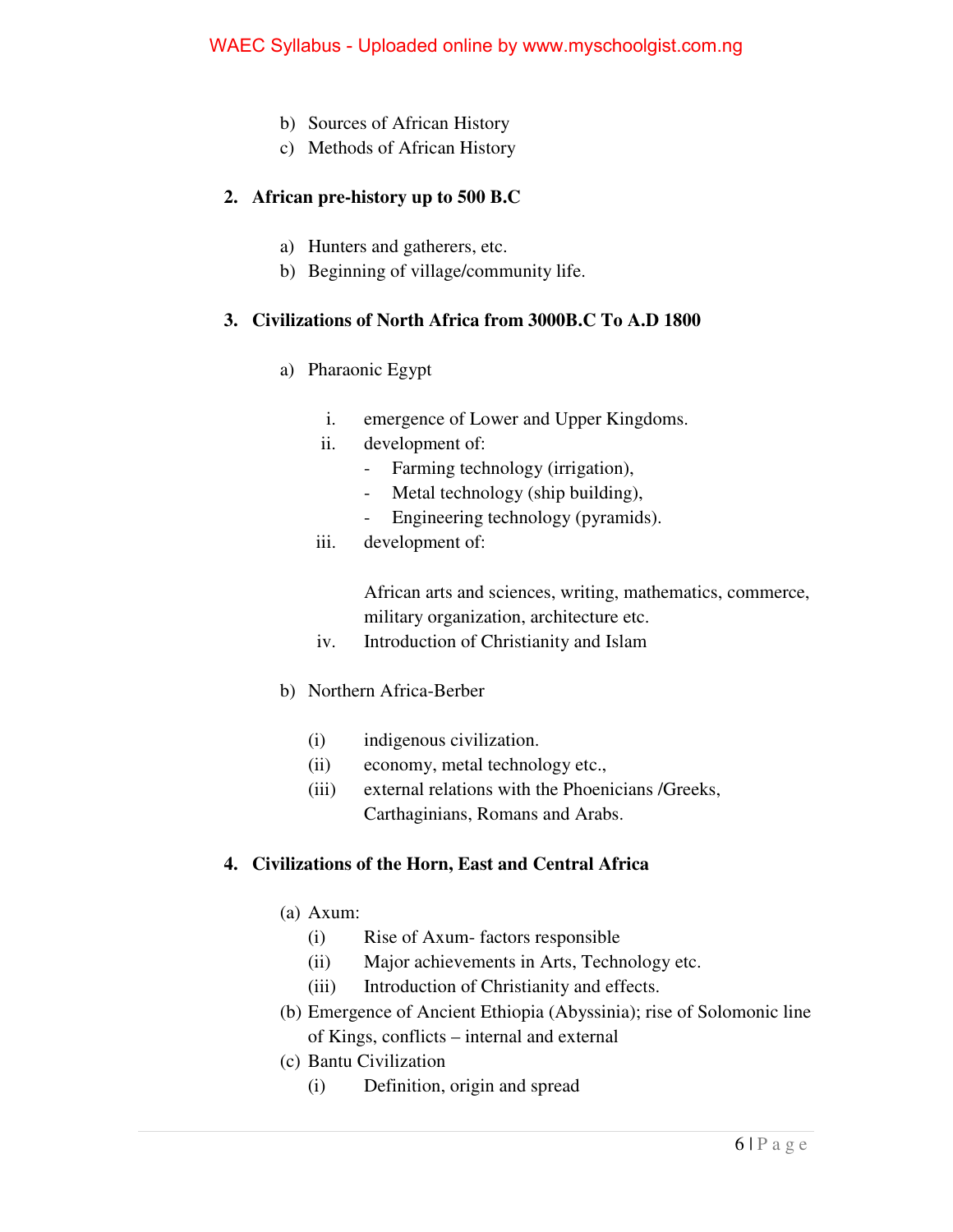- (ii) Study of examples of Bantu complex societies: (a) Zimbabwe,
	- (b) Mapungubwe
	- (c) Kisale;
- (d) Swahili Civilization of the East African Coast:
	- (i) Definition and origins of Swahili Civilization
	- (ii) Economy
	- (iii) Metal Technology
	- (iv) Architecture
	- (v) City Based Civilization
	- (vi) The Swahili Language

## **5. West Africa – Civilizations and Cultures**

(a) General characteristics of West African Sudanese states and kingdoms:

Location, social and political organizations, economic, religious, technological developments, citing examples from:

- (i) Ghana
- (ii) Mali
- (iii)Songhai
- (iv)Kanem-Bornu
- (v) Hausa States
- (b) The trans –Saharan trade: origin, organisation and effects on the development of the states.
- (c) Forest and Coastal States:

General characteristics of West African Coastal States and kingdoms (Ife, Oyo, Asante, Mende-Temne, Dahomey, Igbo): social, political and economic organization, intra-regional trade, religious and technological developments.

## **SECTION B: GHANA AND THE WIDER WORLD; FROM EARLIEST TIMES TO AD.1900**

- **6. Introduction to the History of Ghana** 
	- (a) Sources and Methods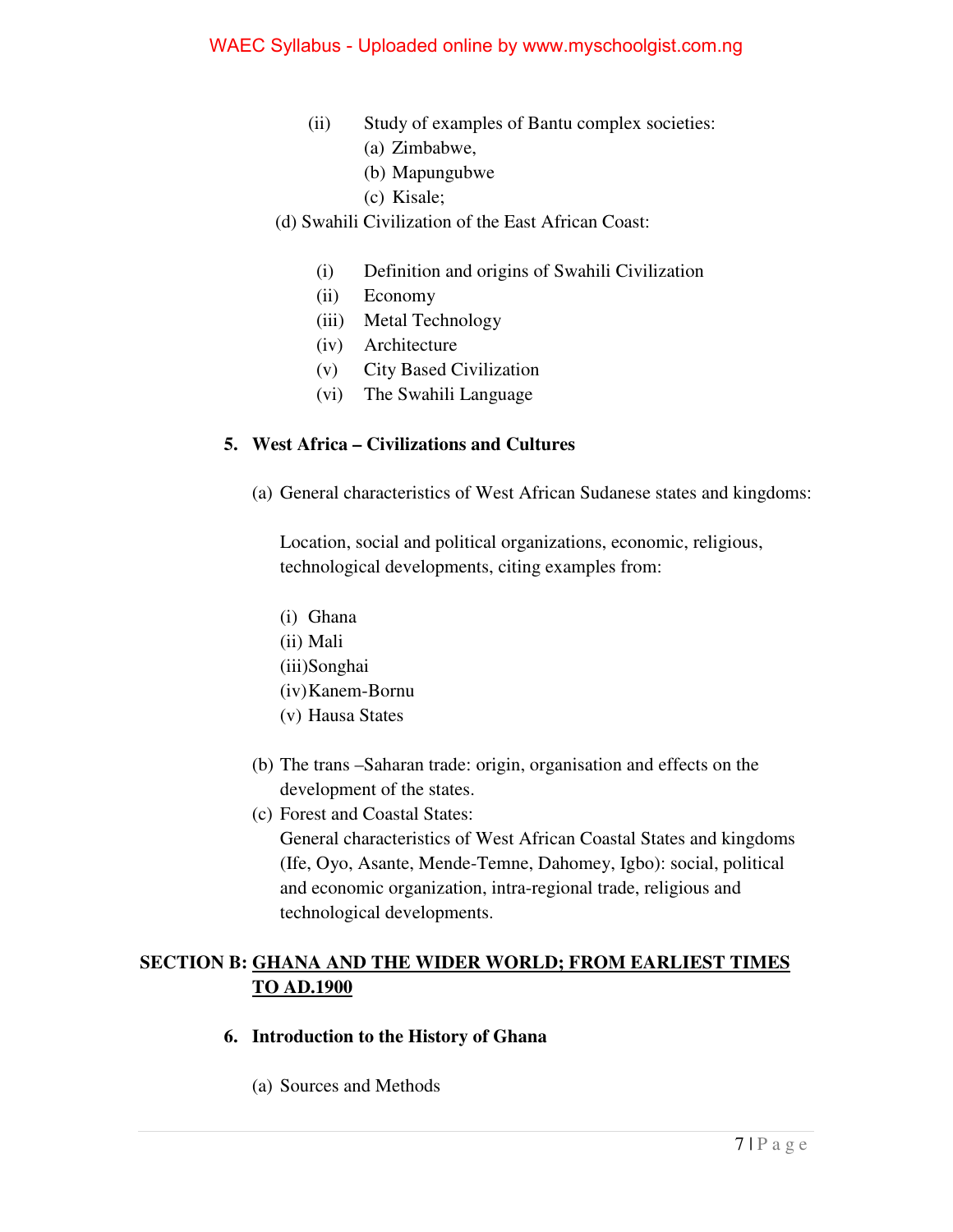- (b) Pre-history of Ghana -50,000B.C. A.D 1700
	- (i) Hunters and Gatherers
	- (ii) Kintampo culture- farmers and village builders (2000 BC AD 500)
	- (iii)The first townsmen in Ghana: Begho, Bono-Manso etc.(AD1000- 1700)

## **7. The peopling of Ghana**

- (a) Peoples of Ghana
	- (i) Northern zone
	- (ii) Forest zone
	- (iii)Coastal zone
- (b) The rise of states and kingdoms: General characteristics i.e. factors for rise, attainment level etc.
	- (i) Northern zone e.g. Dagomba, Manprugu, Gonja and Nanumba.
	- (ii) Forest zone e.g. Denkyira, Akwamu,Akyem, Asante.
	- (iii)Coastal zone e.g. Fante, Ga, Anlo.

## **8. Social, Cultural, Political and Economic Developments in Ghana in the Sixteenth Centuries**

- (a) Political systems:
	- (i) Centralized communities e.g. Asante, Dagomba;
	- (ii) Non- centralized communities e.g Sisala, Chamba
	- (iii) Theocratic communities e.g. Ga-Adangbe, Guan
	- (iv) Comparison of the three systems.
- (b) Social organizations- religion, kinship systems e.g. matriclans and patriclans: festivals, rites and ceremonies associated with various stages in the life cycle (marriage, birth, puberty and death)
- (c) History of medicine as practised by various peoples: Some examples of medicinal items and uses (botanical and zoological aspects of medicine)
- (d) Pre- colonial technological advancement: brass casting, gold working, pottery etc. Their
	- (i) processes
	- (ii) products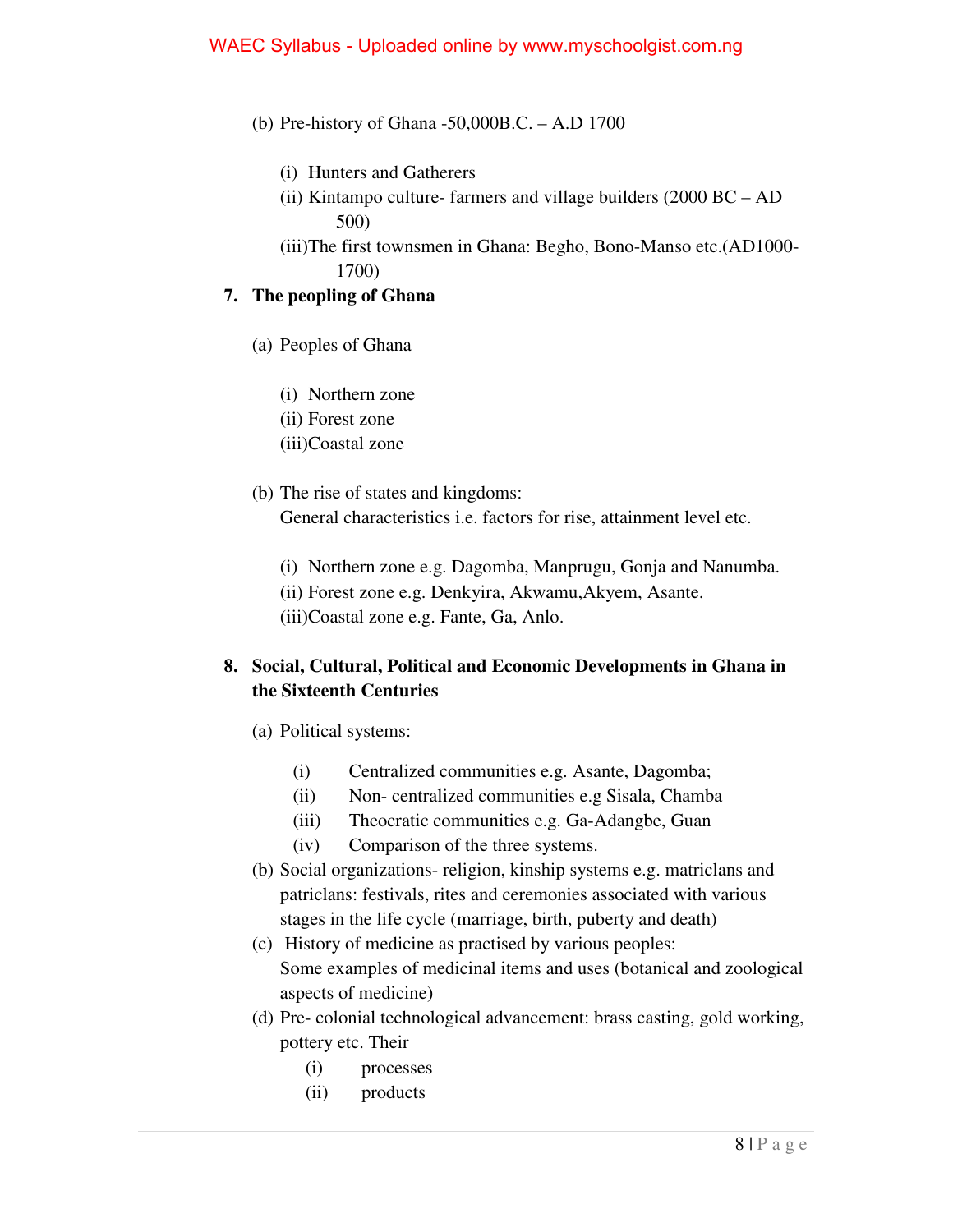## WAEC Syllabus - Uploaded online by www.myschoolgist.com.ng

- (iii) importance
- (e) Art forms e.g. Adinkra symbols, textiles, Kete, Adowa dance forms.
- (f) Economy:
	- (i) subsistence economy: fishing, farming, craftworks, hunting and gathering.
	- (ii) exchange economy
		- local trading e.g. salt, kola nuts
		- long distance trading e.g. leather, gold, beads
	- (iii) importance of long distance trade

## **9. European contact**

- (a) Europeans on Ghana Coast
	- (i) reasons for their coming
	- (ii) immediate effects
- (b) Changing patterns of trade: AD1500- 1900:
	- (i) trade with Europeans- gold, ivory etc.
	- (ii) Atlantic slave trade- nature volume and contributions to the development of the Americas,
	- (iii) effects of slave trade on Ghana;
- (c) The Scramble for and partition of West Africa.
	- (i) causes
	- (ii) Berlin Conference
	- (iii) major recommendations.
	- (iv) the effects on West Africa.

## **10. Social and Political Development AD 1500- 1900**

- (a) Activities of the Christian missionaries:
	- (i) opening of churches and setting up of schools and colleges.
	- (ii) establishment of medical facilities
	- (iii) literacy work: translating the Bible into local languages, providing dictionaries, reducing local languages into writing etc.
- (b) Political Developments:
	- (i) Effects of European presence on local politics
	- (ii) The Bond of 1844
	- (iii) Aborigines Rights Protection Society.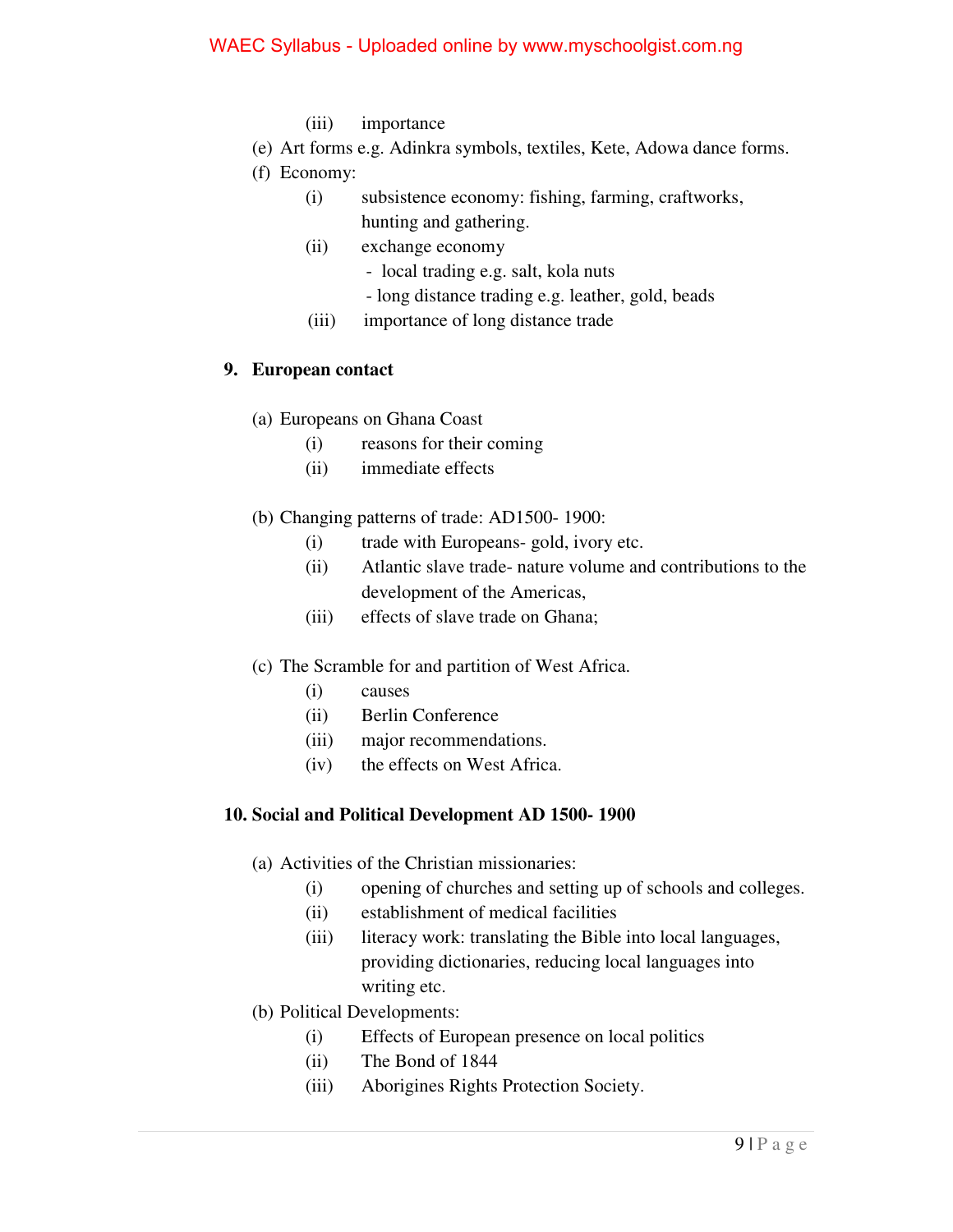## **SECTION C: GHANA (AD 1900-1991)**

## **11. Social, Economic and Political Developments (AD 1900- 1957)**

- (a) Nationalist activities and political changes from 1900 to 1957.
	- (i) Early Nationalist organizations: Aborigines Rights Protection Society (ARPS), National Congress of British West Africa (NCBWA), Gold Coast Youth Conference, West African Youth League.
	- (ii) Early Nationalists e.g. John Mensah Sarbah, J. Casely Hayford, Kobina Sekyi.
	- (iii) Later Nationalist Parties: United Gold Coast Convention (UGCC) Convention People's Party (CPP) National Liberation Movement (NLM)
	- (iv) Later Nationalists: J.B. Danquah, Kwame Nkrumah, Paa **Grant**
- (b) Social and Economic Developments:
	- (i) education
	- (ii) health and sanitation: etc.
	- (iii) religion
	- (iv) agriculture- cocoa, oil palm, copra, coffee, fishing; etc.
	- (v) transport and communications: railways, roads, harbours, airways, telegraph and postal services and mass media.
	- (vi) mining gold, diamond, bauxite, manganese, etc.
	- (vii) timber and other forest products.
	- (viii) the work of Sir Gordon Guggisberg;

## **12. Post-Independence Ghana**

- (a) The Nkrumah Era
	- (i) Social developments
	- (ii) Economic developments
	- (iii) Political developments
		- contributions to African unity and world peace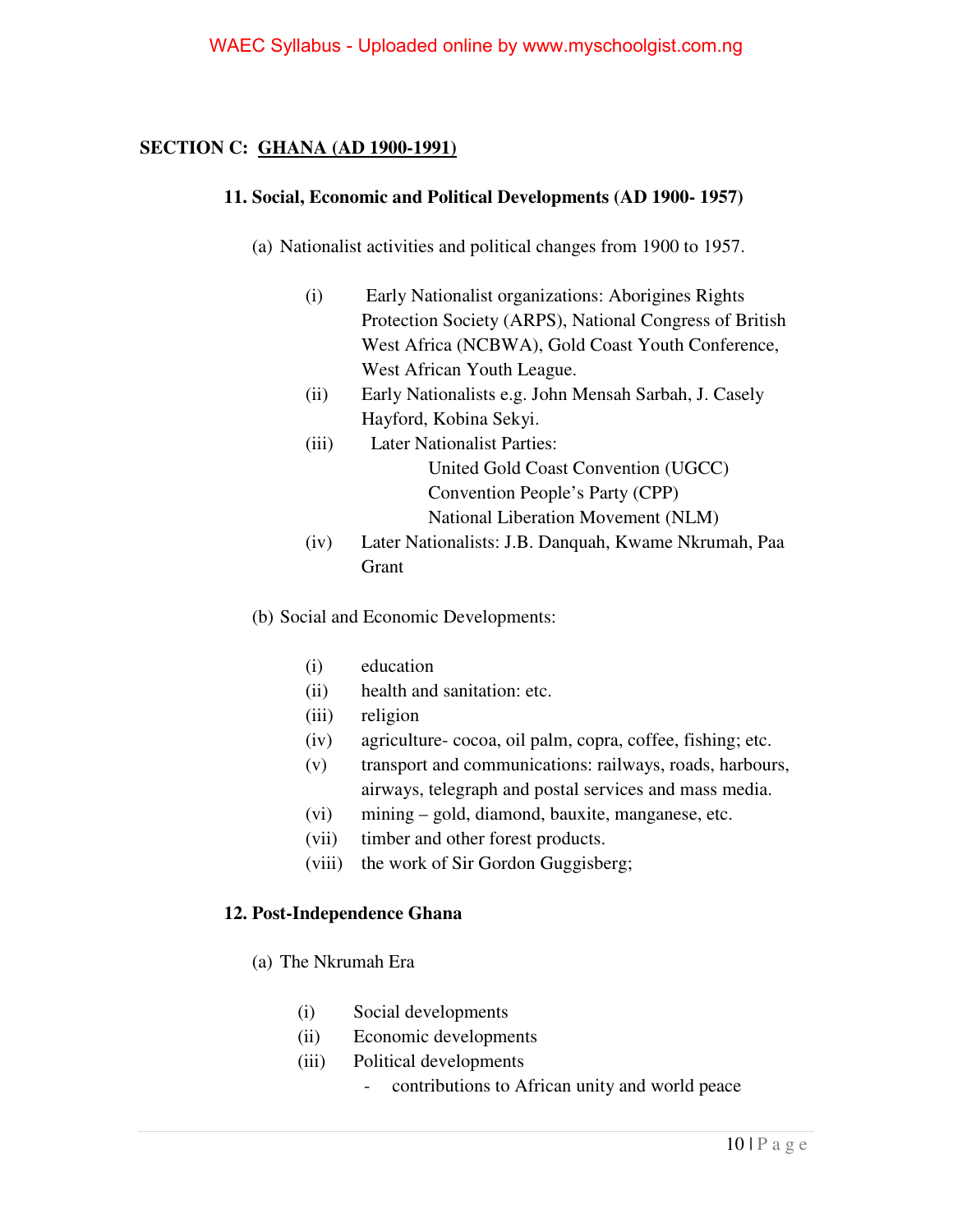#### WAEC Syllabus - Uploaded online by www.myschoolgist.com.ng

- development of one party state.
- (iv) The fall of Nkrumah regime;
- (b) Post Nkrumah Era:
	- (i) causes of rapid changes of government
	- (ii) social and economic character of each regime:
		- National Liberation Council (N.L.C)
		- The Second Republic 1969- 1972
		- The National Redemption Council (NRC) & The Supreme Military Council Era (S.M.C) 1972-1979.
		- The Uprising of 1979 (May 15, and June 4) and the Armed Forces Revolutionary Council (AFRC).
		- The Third Republic 1979- 1981;
		- Provisional National Defence Council (PNDC) 1981- 1991.

#### **13. Ghana in the Comity of Nations**

- (a) Contributions, benefits and challenges of Ghana's membership of
	- (i) United Nations Organization (UNO); / United Nations (UN)
	- (ii) Commonwealth of Nations;
	- (iii)Non-Aligned Movement (NAM);
	- (iv)Organization of African Unity (OAU); African Union (AU)
	- (v) Economic Community of West African States (ECOWAS);
	- (vi)African, Caribbean and Pacific Countries (ACP/EEC)

## **LIBERIA**

#### **(For candidates in Liberia only)**

## **SECTION A: LIBERIA FROM EARLIEST TIMES TO 1800**

#### **1. Historiography and Historical skills**

What is History and why we learn history; sources of History; historical skills (ancient and modern approaches); prospect of ICT in Historical Studies.

#### **2. Land and People**

a. Main geographical zones of Liberia.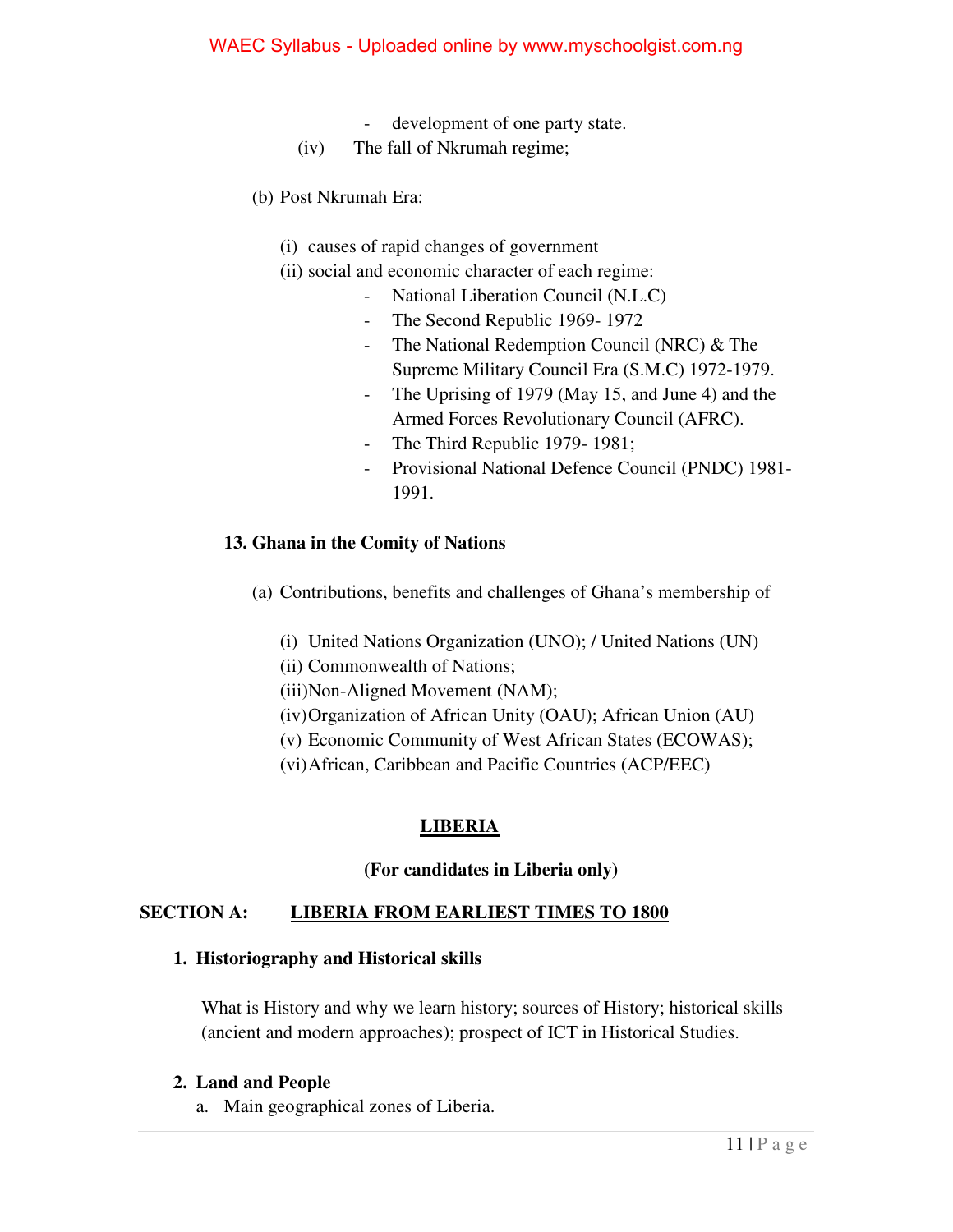b. Demographic, Ethnic, Linguistic distribution (Kru, Bassa, Krahn, Gio, Mano. Grebo, Lorma, Kpelle, Belle, Mandingo, Vai, Kissi, Gbandi, Gola, Dey,Mende).

## **3. Migration**

- a. Migration due to war, pestilence, drought, overpopulation.
- b. Introduction, spread and effects of Islam.

## 4. **Kingdoms, Chiefdoms and Confederacies**:

- a. Political Institutions.
- b. Social, religious and cultural activities (weaving, blacksmithing).
- 5. **European Contacts** Liberia (economic and social effects).
- 6. **Trans Atlantic Slave Trade** (origin, organization, effects, suppression)

# **SECTION B: LIBERIA IN THE 19TH CENTURY**

## 7 **The effects of Colonization movements on Liberia**.

- a.The coming of migrants from the USA, the Caribbean and the Recaptives to Liberia.
- b.The establishment and administration of settlements by the American Colonization Society and other Organizations.
- c.Christian missionary activities and impact.

## **8. The formation and significance of the Commonwealth of Liberia:**

- a. Problems, conflicts and cooperation between the settlers and indigenous people.
- b. Territorial expansion and its effects.

## 9. **Declaration of Independence**:

- a. The reasons for and the significance of the Declaration of Independence.
- b. The Constitution of 1847 and its importance.
- c. The origin and development of political parties.
- d. The administration of Joseph .J. Roberts
- e. Edward J. Roye and the ruling class.

## 10. Liberia's relationship with the outside world:

- Diplomatic recognition by Britain, France etc.

## 11. **Problems of land acquisition**.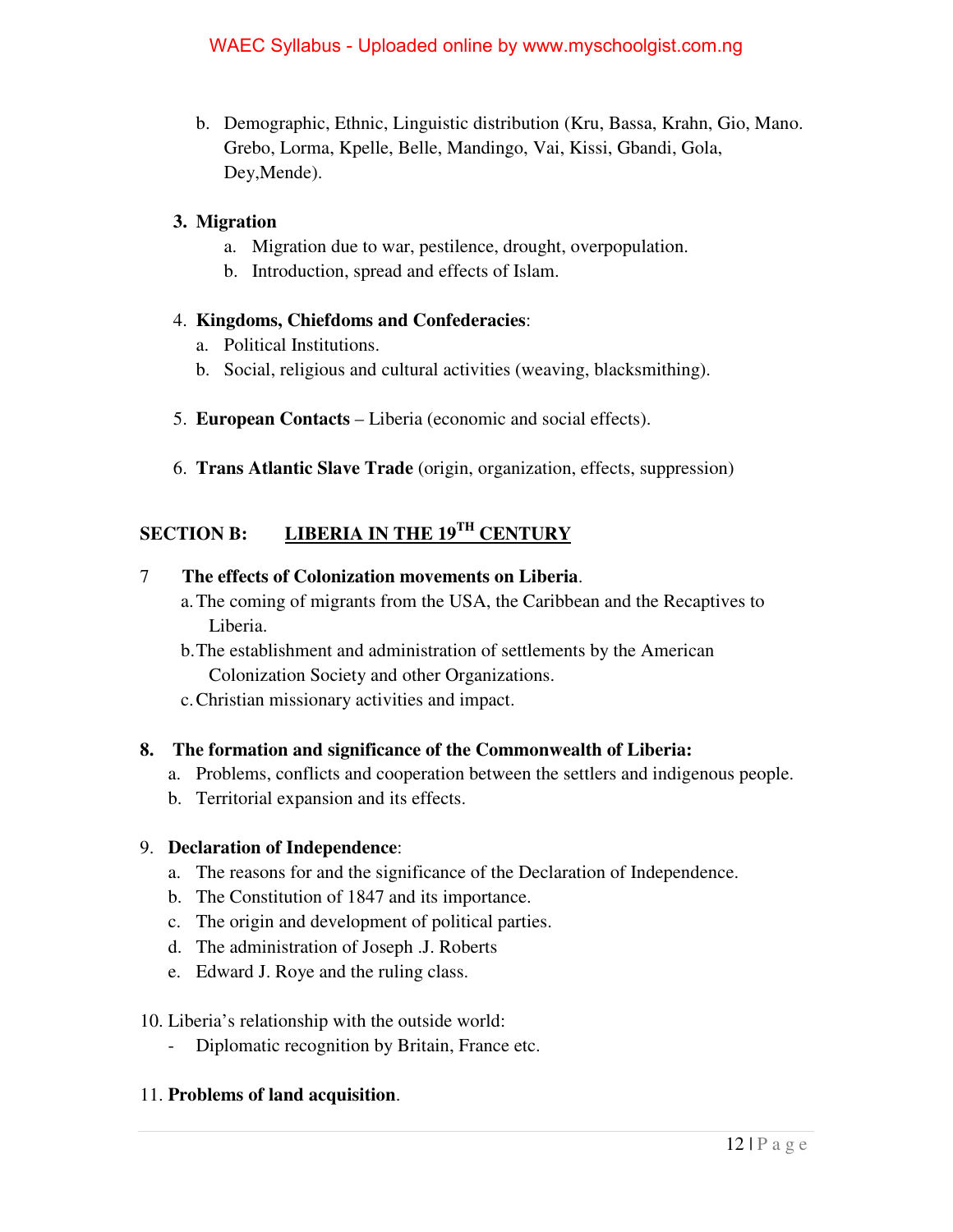- a. Encroachment by the British and French beyond the agreed colonial boundaries.
- b. Expansion into the interior

## **SECTION C: LIBERIA FROM 1900 TO 2000**

## 12. **Political Development**

- a. The roles of Presidents David Coleman and Arthur Barclay.
- b. The origin and development of political parties up to 2000.
- c. Exportation of labour; the Fernando Po crisis, intervention of the League of Nations.
- 13. **The administration of Edwin Barclay, William V.S Tubman, William R. Tolbert Jnr**.

## **14. 1980 coup d'etat and Samuel K. Doe**

- a. Beginning of the civil war (ECOWAS intervention/ ECOMOG activities).
- b. Interim government 1990- 1994; 1994 1997.
- c. Administration of Charles Taylor (1997-2000).

## 15. **Economic development and the spread of education**.

## **16. Liberia and the**

- a. United Nations Organization (UNO)
- b. Organization of African Unity (OAU)/ African Union (AU)
- c. Economic Community of West African States (ECOWAS)
- d. Mano River Union (MRU)

## **NIGERIA (For candidates in Nigeria only)**

## **SECTION A: NIGERIA FROM EARLIEST TIMES TO 1800**

## **1. Historiography and historical skills**

What is History and why we study History; sources of History; Historical skills (ancient and modern approaches); Prospect of ICT in Historical Studies.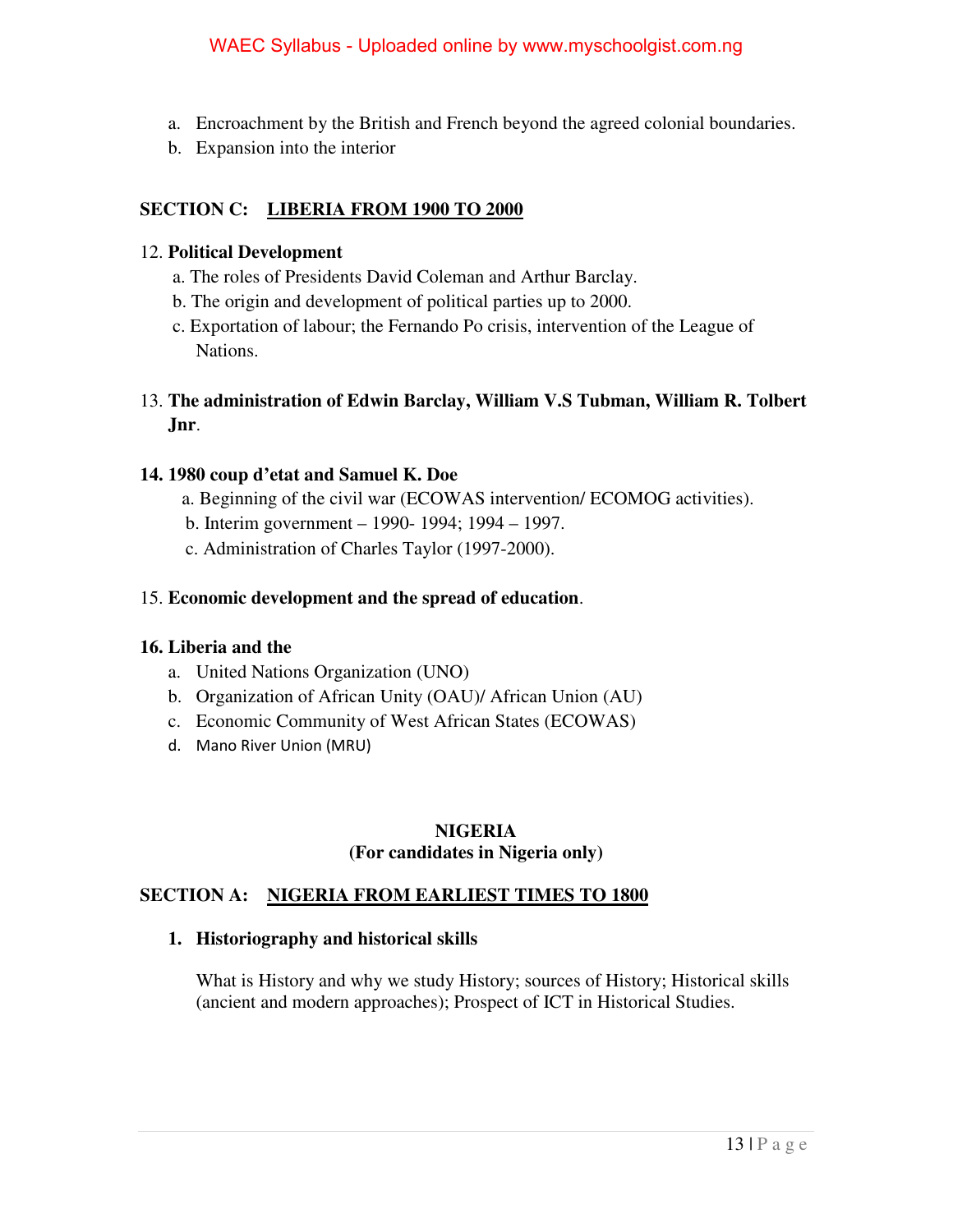## 2. **Land and peoples of Nigeria**:

 Main geographical zones in Nigeria: impact of the environment on human activities e.g. hunting, fishing, farming, etc.

#### **3. Centers of ancient civilization:**

Nok, Ife, Igbo Ukwu, Benin.

## 4. (a) **Centralized and non-centralized states:**

- (i) Kanem and Borno;
- (ii) Hausa;
- (iii) Nupe;
- (iv) Oyo;
- (v) Benin;
- (vi) Igbo;
- (vii) Efik;
- (viii) Tiv.

(b) Inter-group relations: economic activities, intermarriages, bilingualism, etc.

(c) Impact of migrations; wars and politics on inter- group relations.

#### **5. Indigenous crafts and industries**;

Pottery, salt making, iron working, gold mining, soap making, leather works, weaving, carving, bronze casting, tie and dyeing, bead making, boat building – technology; social and economic importance.

## **6. External Influences**

- (a) Contact with North Africa: trans-Saharan trade, Islam(Borno and Hausaland) and impact
- (b) Early European contact with coastal states; trade, Christianity and impact

#### **7. Nigeria and the trans-Atlantic slave trade**

Origin, organization and effects

## **SECTION B: NIGERIA IN THE 19TH CENTURY**

#### **8. The Sokoto Caliphate**:

 Establishment, administration, relations with its neighbours and impact of the Sokoto jihad on Nigeria.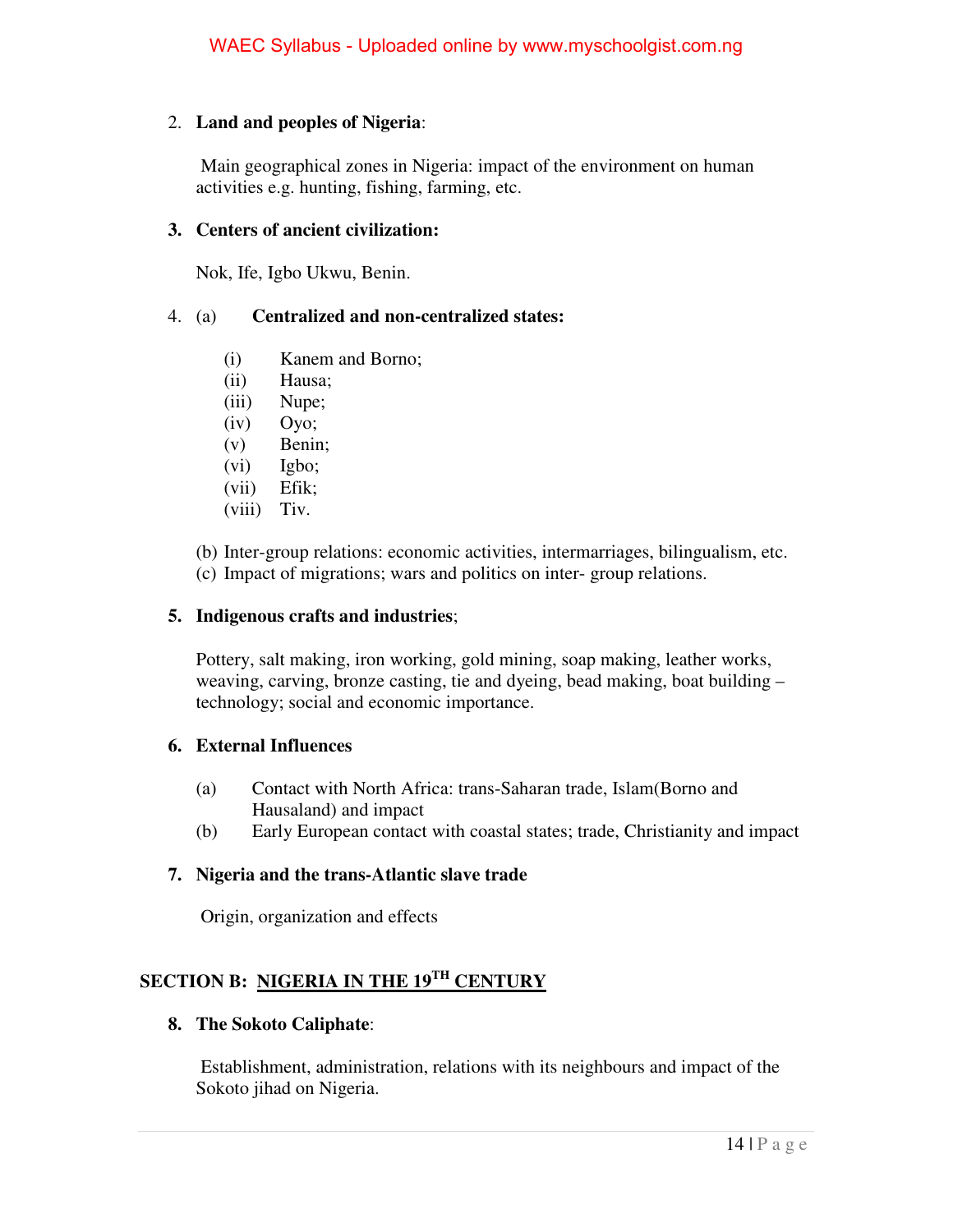#### **9. Borno under the Shehus**:

 The emergence of El-Kanemi, developments under El-Kanemi and Shehu Umar, development under the later Shehus, the fall of Borno.

#### **10. Christian Missionary Activities** – activities, impact.

- **11. Yorubaland in the 19th century** Era of Ibadan dominance; increased British pressure on Yorubaland;
- **12. Benin in the 19th century**
- **13. The first phase of the British conquest of Nigeria**: 1851-1900

## **SECTION C: NIGERIA FROM 1900 TO 2000**

## **14. The second phase of the British conquest in Nigeria 1900- 1960**

- a. The early phase 1900-1914: the amalgamation of 1914 and its significance
- b. Later phase 1914-1960
	- (i) central administration;
	- (ii) indirect rule;
	- (iii) the colonial economy;
	- (iv) social developments.

## **15. The decolonization process in Nigeria, 1922-1960**

Origin of nationalism, nationalist movements after the Second World War, the road to and the attainment of independence.

## **16. Nigeria since independence**

- a. the First Republic, 1960-1966;
- b. the coups d'etat, military rule, civil war and reconstruction, 1966-1975;
- c. the military administration Murtala/Obasanjo regime of 1975-1979;
- d. the Second Republic, 1979-1983;
- e. the return of military rule Buhari/Idiagbon regime, 1983-1984
- f. The Ibrahim Babangida regime, 1985-1993
- g. Interim national government and Abacha regime, 1993-1998;
- h. Transition to fourth republic and Olusegun Obasanjo administration;
- i. Emerging issues up to 2000: poverty, corruption, youth unemployment, religious crisis, terrorism, etc.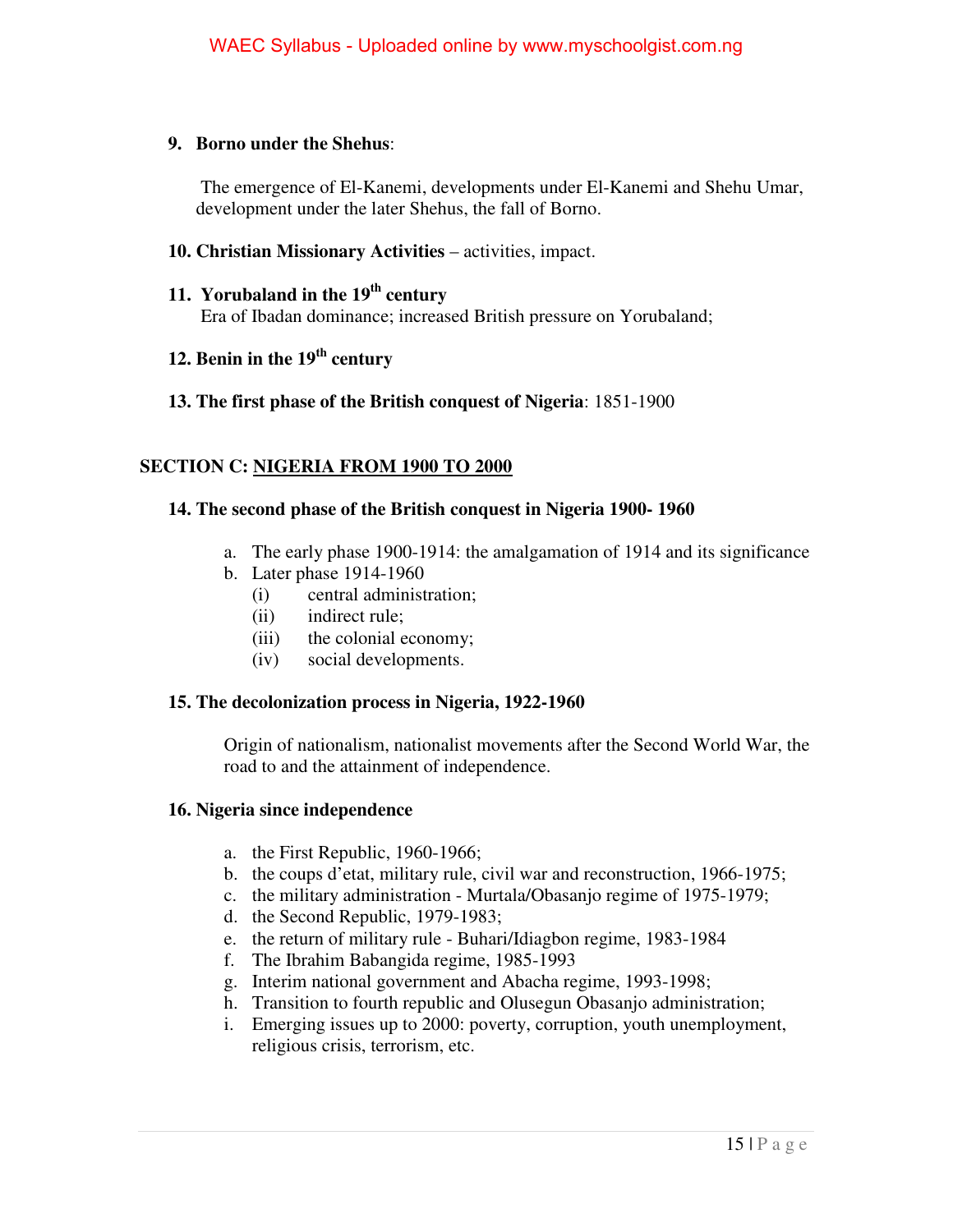## **17. Nigeria and the**

- a. United Nations Organization (U.N.O.)/United Nations (U.N);
- b. Commonwealth of Nations;
- c. Organization of Unity (O.A.U)/African Union (A.U.);
- d. Economic Community of West African States (ECOWAS);
- e. Organization of Petroleum Exporting Countries (OPEC).

## **18. Global issues**

West Africa in Diaspora; Racism, Debt relief and International aids; Peacekeeping and socio-political interest of developed societies; World peace (armament, nuclear science); Millennium Development Goals (MDGS).

#### **SIERRA LEONE (For candidates in Sierra Leone only)**

## **SECTION A: SIERRA LEONE FROM EARLIEST TIMES TO 1800**

#### 1**. Historiography and Historical Skills**

What is History and why do we study History; sources of History, Historical skills (ancient and modern approaches); Prospect of ICT in Historical Studies.

## 2. **Origin, political, social and economic organization of the following:**

- (i) Temne;
- (ii) Mende;
- (iii) Limba;
- (iv) Loko;
- (v) Susu;
- (vi) Mandingo;
- (vii) Sherbro/Bullom.

## 3. **Indigenous crafts and industries:**

Potters, salt making, iron working, gold mining, soap making, leather works, weaving, carving, tie and dyeing, boat building – technology; social and economic importance.

## 4. **Mane Invasions**

## 5. **Early European contact**

Trade, Christianity and impact.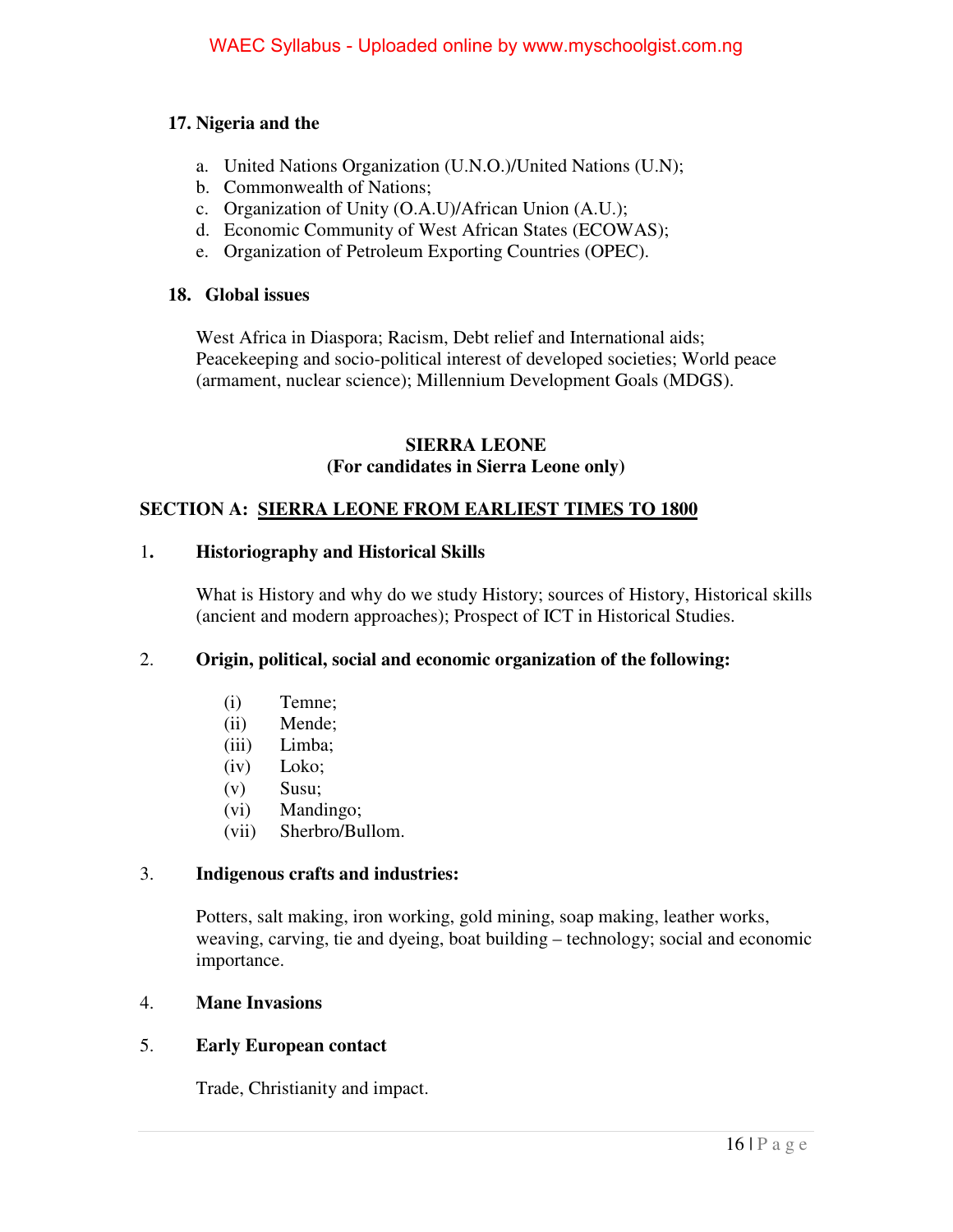## 6. **Introduction spread and effects of Islam.**

## **7. Sierra Leone and the trans-Atlantic slave trade**:

Origin, organization and effects

## **SECTION B: SIERRA LEONE IN THE 19TH CENTURY**

- 8. **The founding of the settlement colony of Sierra Leone to the declaration of the Crown Colony.** 
	- **9. The emergence of the Krio and their subsequent decline**
- 10. **Christian Missionary activities and their impact**
- 11. **The role of the colonial government in contacts between the colony and the hinterland.**
- 12. **The activities of Samori Toure in Sierra Leone**
- 13. **Declaration of the Protectorate and the Hut Tax War**

## **SECTION C: SIERRA LEONE FROM 1900 TO 2000**

## 14. **The administration of the colony and constitutional developments up to 1947**

15. **The administration of the Protectorate:** 

Indirect rule and the Protectorate Assembly

## 16. **Economic and social developments in the colonial period**

- (i) Agriculture
- (ii) Mining
- (iii) Transportation and communication
- (iv) Education
- (v) Health.
- 17. **Political and constitutional developments from 1947 to the regaining of independence in 1961.**